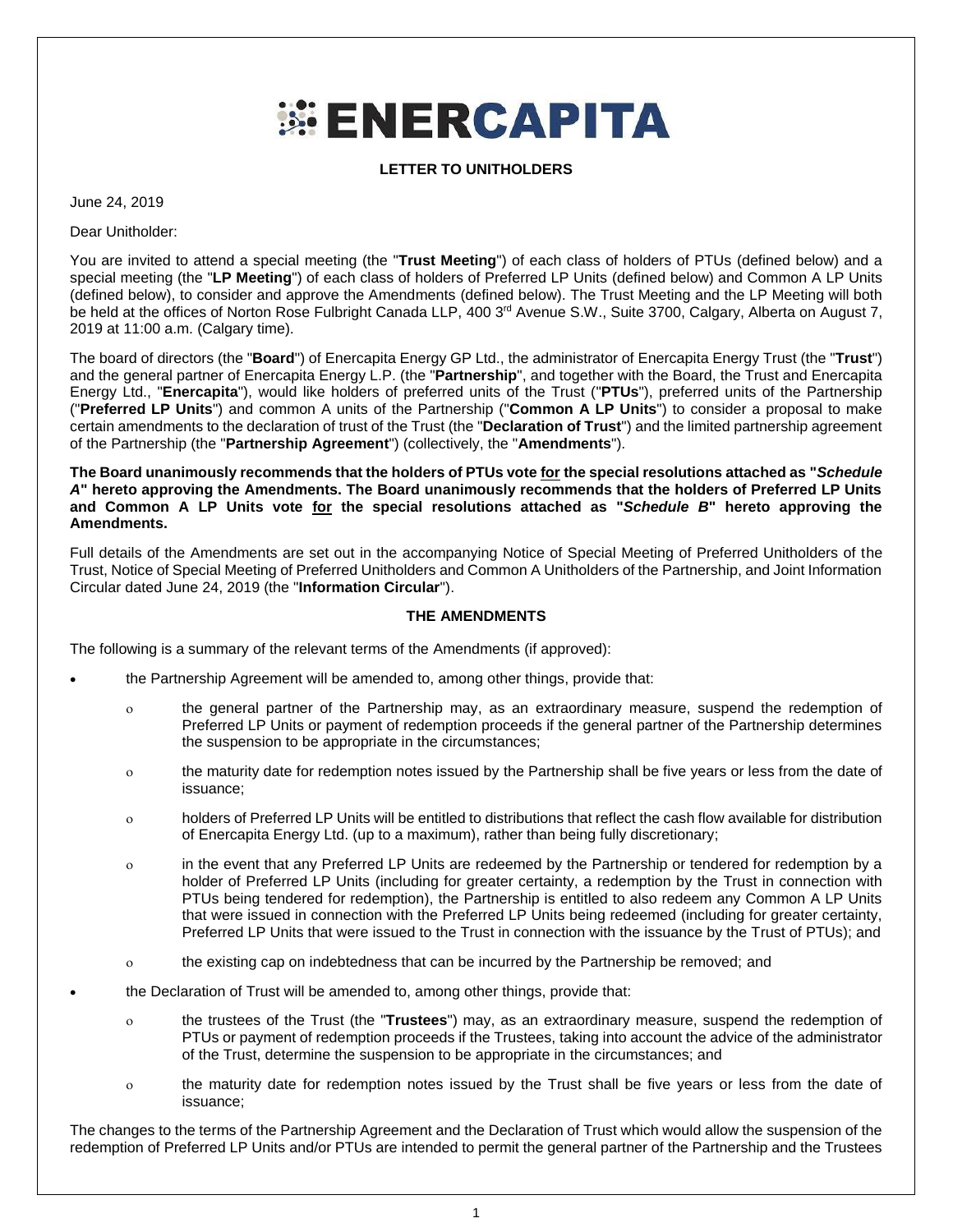to protect the Partnership, the Trust and/or their unitholders, as the case may be, from the harm that would be caused by allowing redemptions when extraordinary and unusual circumstances are present. It is not intended to generally restrict the ability of unitholders to redeem their units.

In the event that the Amendments are approved, holders of PTUs and Preferred LP Units (all of which are currently entitled to a maximum distribution of eight percent (8%) annualized) will begin to receive the amended distributions in respect of the 2<sup>nd</sup> quarter of 2019, which is expected to be \$0.015 per unit (six percent (6%) annualized) and paid on or about August 15, 2019.

Further, if the Amendments are approved, the advisory services fee payable by Enercapita Energy Ltd. in the amount equal to two percent (2%) per annum of the net asset value of the Partnership will be reduced to \$0 effective at the end of April 2019 and replaced by market-based compensation for each of the advisors, provided that, if redemptions are not suspended and the value of the PTUs and Preferred LP Units are at par, such advisory services fee may be restored in lieu of other compensation to the advisors for any quarter at the same proportion as the distribution paid or payable to holders of PTUs and Preferred LP Units, relative to the maximum preferred return payable in respect of such PTUs or Preferred LP Units prior to the Amendments.

In the event that the Amendments are not approved, Enercapita expects that it will suspend distributions and, to the extent permitted, pay the redemption price of any units tendered for redemption with Redemption Notes (as defined in the Information Circular) until market conditions improve. Redemption Notes are not qualified investments for Exempt Plans (as defined in the Information Circular). See "*Certain Canadian Federal Income Tax Considerations*".

After a review of the business and careful consideration of a number of factors, including the rationale and market conditions described below, the Board unanimously determined that, subject to the approval of the holders of PTUs, Preferred LP Units and Common A LP Units, the Amendments are in the best interests of the Trust and the Partnership.

## **RATIONALE FOR THE AMENDMENTS**

The Board makes its recommendations to the holders of PTUs, Preferred LP Units and Common A LP Units for the following reasons:

- **Liquidity event is not in best interests of unitholders at the current time due to the extreme disconnect between the underlying business and market valuations**: Enercapita has aggregated a strong portfolio of longlife, low-decline, light oil producing assets which generate sustainable free cash flow, and has had tremendous success executing its strategy. However, the Canadian oil and gas sector has been facing considerable challenges and significant headwinds remain. This has led to an exodus of capital from the sector, pushing valuations to historic lows and causing M&A activity to stagnate. There is currently a major disconnect between cash flows and valuations of companies in the Canadian oil and gas sector. Given these low valuations and the lack of capital and transaction activity in the marketplace, the time for Enercapita to monetize its assets is not now.
- **Manage redemption schedule:** Enercapita has reached the fifth anniversary of its initial capital raise and understands that certain investors desire liquidity in the near term. However, absent a liquidity event, redemptions pose a significant risk to Enercapita's cash flow, ability to pay distributions, and ultimately its balance sheet and sustainability, potentially jeopardizing Enercapita. This risk can be mitigated by allowing the administrator of the Trust and the general partner of the Partnership to suspend redemptions when it is prudent to do so, and allowing redemptions/retractions when cash flows and the balance sheet can support them. Similarly, the maturity date of the Redemption Notes issued in connection with the redemption of units of the Trust or the Partnership will be amended from the first anniversary of the date of issuance of such Redemption Note (or the sixth anniversary of the date that the unit being redeemed was issued, whichever is later) to the fifth anniversary of the date of issuance of such Redemption Note in order to permit the general partner of the Partnership and the Trustees to protect the balance sheet of the Trust and Partnership until market conditions improve.
- **Amended distributable cash flow model protects the balance sheet and replaces discretionary distribution:** The current distribution is 100% discretionary. The proposed distributable cash flow formula links the distribution with the cash flows of Enercapita Energy Ltd. up to a maximum. This protects Enercapita's balance sheet by ensuring distributions do not result in negative cash flow resulting in increased debt. It also ensures positive cash flow is used first for distributions.
- **Advisor support:** The advisors of Enercapita have agreed to suspend advisory services fees after April 2019 provided that the Amendments are approved, until such time as redemptions are restored and the PTU value is at par. The cost savings associated with the suspension of the advisory services fees will accrue to the benefit of all unitholders and further endorses the Trustees' intentions to maximize unitholder value.
- **Greater access to Capital:** The removal of the existing 30% cap on indebtedness is expected to allow Enercapita to obtain debt financing at rates and market levels similar and competitive with comparable entities. Currently, there are revolving and operating loan facilities established in favour of Enercapita Energy Ltd. of up to \$120 million from a syndicate of lenders.